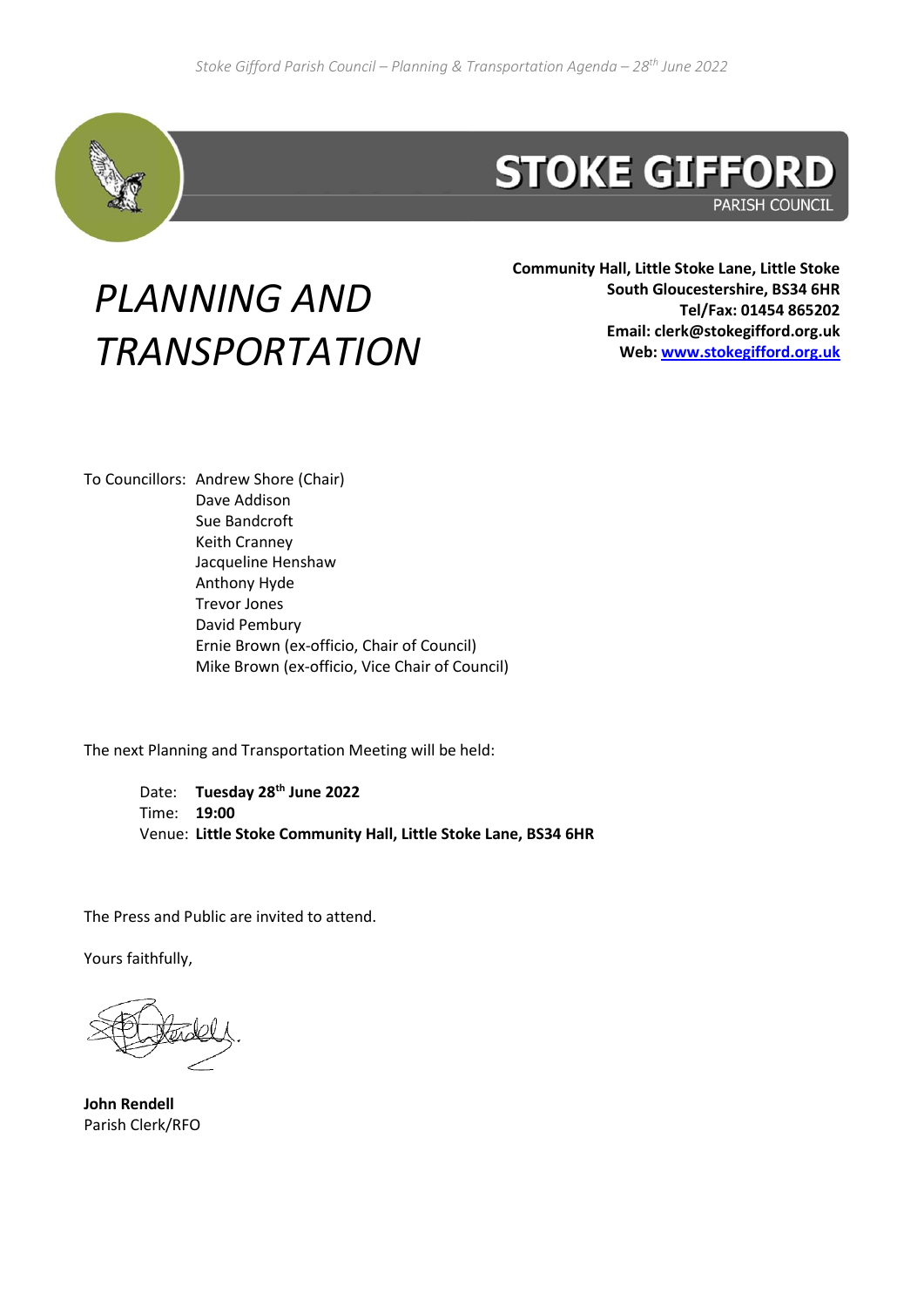## **EMERGENCY PROCEDURE**

In the event of a fire, all those present should leave the building calmly, breaking a fire alarm panel on the way out, and assemble on the far side of the car park at the assembly point.

*Please ensure mobile phones are either turned off or switched to silent during the meeting.*

## AGENDA

- 1. Welcome and apologies for absence.
- 2. To receive notification of any member's personal or prejudicial interest.
- 3. To approve minutes of the last Planning & Transportation meeting dated 24<sup>th</sup> May 2022.
- 4. Public session (Maximum 15 minutes, up to 3 minutes per person).
- 5. Planning Applications.

|   | <b>Application No:</b> | Link:                                                                                                                                                                                      | <b>Address:</b>                                                                                  | Description of<br>works:                                                                                                                                                                                                                                   |
|---|------------------------|--------------------------------------------------------------------------------------------------------------------------------------------------------------------------------------------|--------------------------------------------------------------------------------------------------|------------------------------------------------------------------------------------------------------------------------------------------------------------------------------------------------------------------------------------------------------------|
| a | P22/03141/HH           | https://developments.south<br>glos.gov.uk/online-<br>applica-<br>tions/applicationDetails.do?<br>activeT-<br>ab=summary&keyVal=RD5A<br>27OKGPF00&prevPage=inTra<br>$\overline{\mathbf{Y}}$ | 28 Maple Close<br>Little Stoke South<br>Gloucestershire<br><b>BS34 6HQ</b>                       | Demolition of exist-<br>ing garage. Erec-<br>tion of two storey<br>side extension with<br>front and rear<br>dormer extensions<br>to form additional<br>living accommoda-<br>tion.                                                                          |
| b | P22/03246/F            | https://developments.south<br>glos.gov.uk/online-<br>applica-<br>tions/applicationDetails.do?<br>activeT-<br>ab=summary&keyVal=RDF7C<br>VOKGW300&prevPage=inTra<br>$\overline{\mathbf{Y}}$ | Rolls Royce Plc<br><b>Gloucester Road</b><br>North Filton<br>South Glouces-<br>tershire BS34 7QE | <b>External alterations</b><br>to west elevation<br>including removal<br>of roller shutter<br>and installation of<br>2 no. double doors<br>together with the<br>erection of a CO2<br>compound<br>adjacent to north<br>elevation of<br><b>Building TP10</b> |